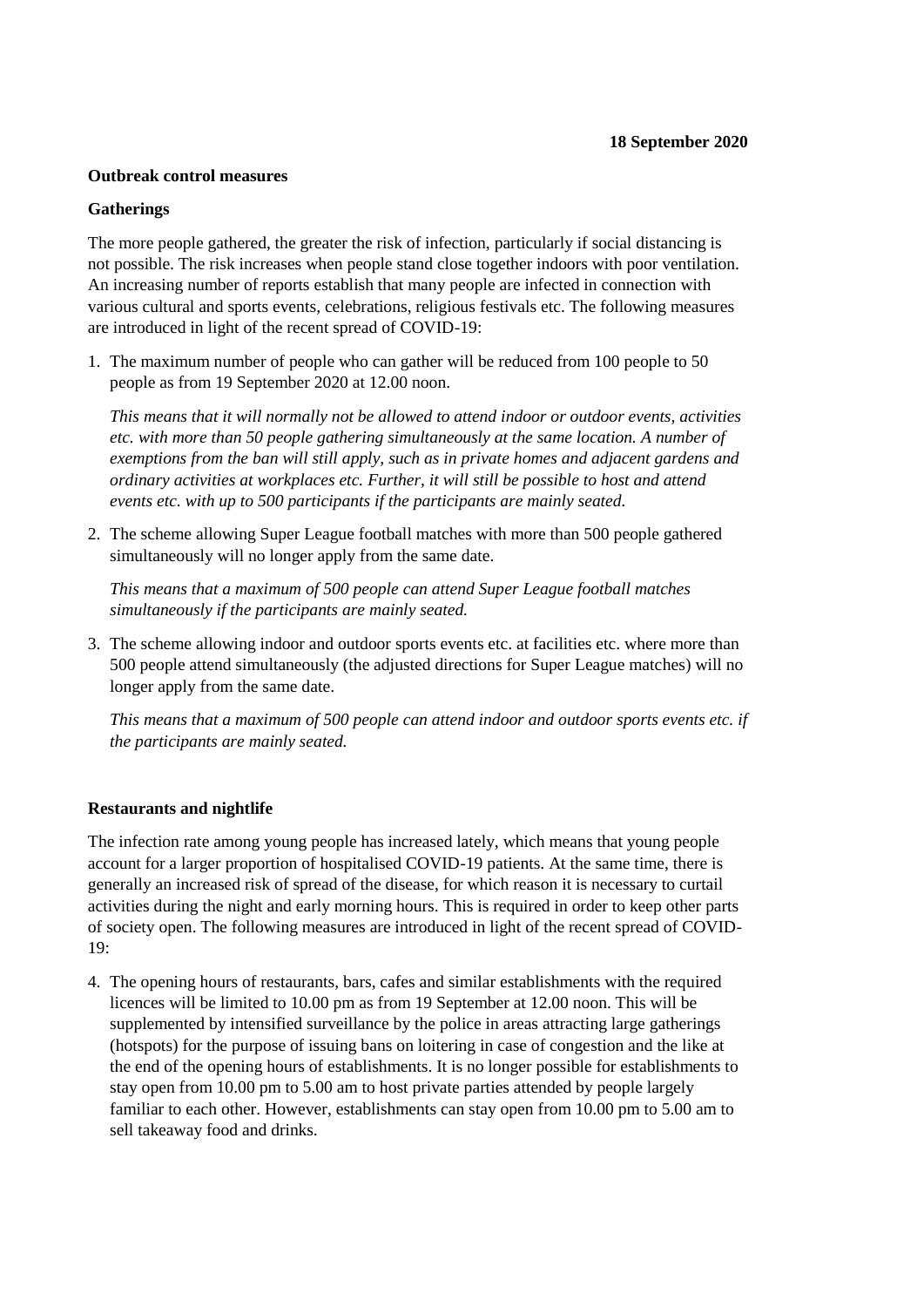5. As from 19 September 2020 at 12.00 noon, guests at restaurants, bars, cafes and similar establishments will be required to wear a face mask or shield except when seated. This requirement applies to both guests and employees having contact with guests. The same exemptions to the requirement to wear a face mask apply as those applicable in public transport (children etc.).

*The requirement applies when guests arrive at restaurants, when they leave the restaurant and when they leave their table, for example to use the bathroom. Face masks must also be used by guests when they go to the bar to order food or drinks, to pay etc. The requirement applies indoors but not outdoors. The requirements, recommendations etc. will be evaluated on an ongoing basis under the auspices of the relevant sector partnerships.*

6. A requirement to display signs stating the maximum number of customers, visitors or participants allowed at the premises will be introduced as from 19 September 2020 at 12.00 noon for premises subject to the floor area requirement introduced in the Executive Order Banning Large Gatherings and Banning Access to and Imposing Restrictions on Certain Premises and Locations to Control COVID-19. This will help the police enforce the Executive Order.

*The requirement will apply to all premises subject to a maximum number of customers, visitors or participants allowed at the premises. In consequence, the requirement also applies to premises other than restaurants, bars, cafes and similar establishments. The requirements, recommendations etc. will be evaluated on an ongoing basis under the auspices of the relevant sector partnerships.*

- 7. Guests at restaurants, bars, cafes and similar establishments should pay greater attention to the requirement of a minimum distance of one metre (from nose to nose). Owners of such establishments should contribute to a relevant extent to ensuring that guests staying outside the premises of the establishments are able to keep the recommended minimum distance of one metre. The measure will be implemented in more detail in the guidelines agreed by the sector partnership.
- 8. Owners of restaurants, bars, cafes and similar establishments are encouraged to introduce voluntary registration of the contact data of guests and to hand over the data to the health authorities for the purpose of tracing outbreaks.

*The Danish Data Protection Agency* (Datatilsynet) *has prepared six pieces of good advice for the registration of contact data of guests at restaurants*.

9. Citizens are encouraged to download and actively use the smitte|stop tracing app.

*Citizens are encouraged to use the smitte|stop app, which is a digital tool intended to break chains of infection at locations where COVID-19 is spreading, such as in public transport and at bars, restaurants etc. where people meet persons they do not know. In case someone is tested positive for COVID-19, the app provides easy access to notify people with whom that person has been in close contact.*

10. It is no longer allowed to consume alcohol on coaches and buses operated under the Danish Coach and Bus Services Act (*buskørselsloven*).

*Buses designed for parties, dancing and the consumption of alcohol are believed to represent a major source of COVID-19 infections.*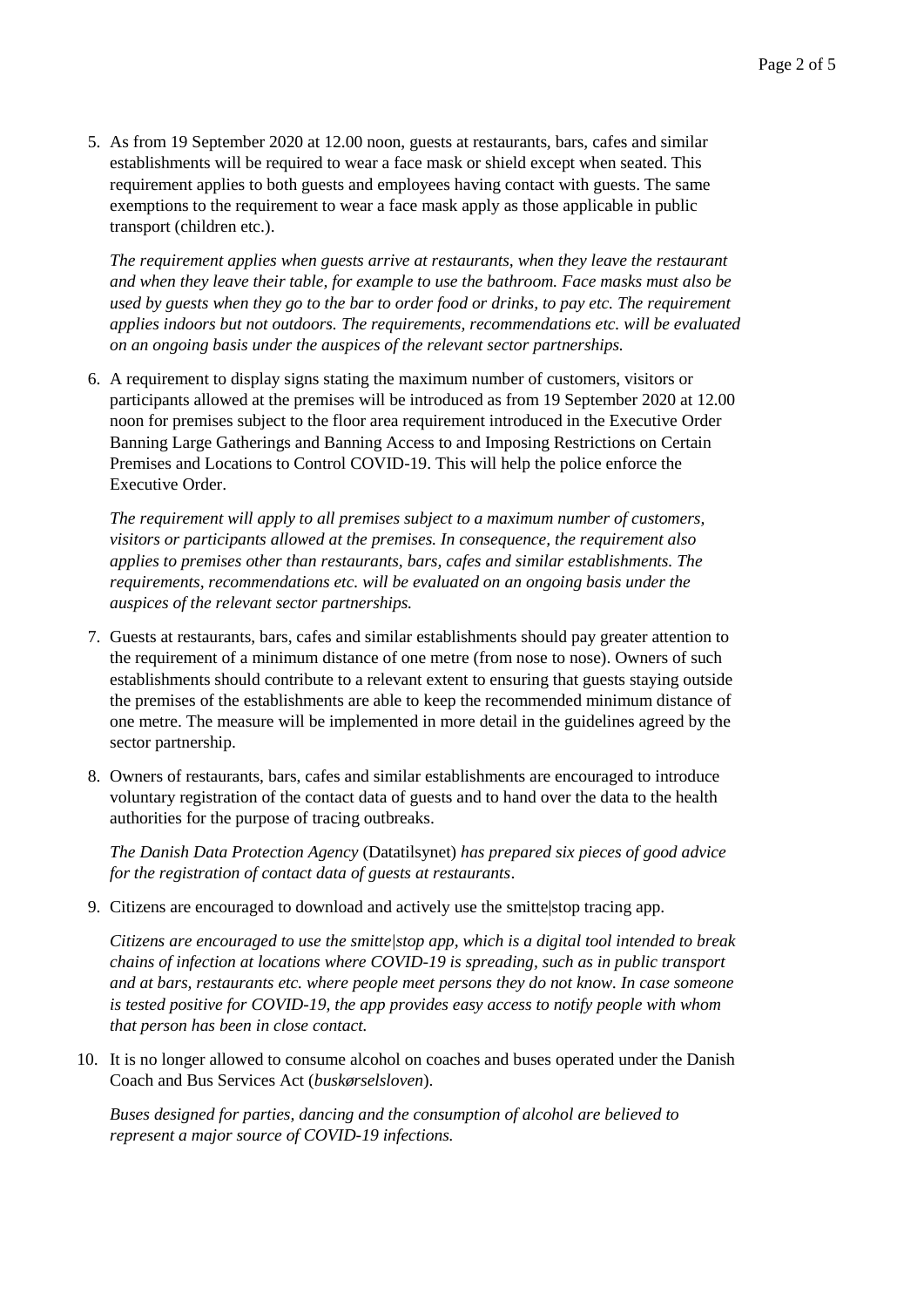# **Retail shops**

Every day, retail shops have many customers who are outside their usual social networks and who represent a risk of congestion. The following measures are introduced in light of the recent spread of COVID-19:

11. Retail stores larger than 2,000 square metres, including durable goods shops, grocery shops, shopping centres, department stores, bazars and shopping arcades, are now required to appoint visible supervisory staff. The tasks of such staff will be specified in the guidelines to be agreed by the sector partnerships and the requirement is expected to apply as from 25 September 2020. Small retail stores are also encouraged to appoint similar supervisory staff to prevent congestion at the premises. All retail shops are encouraged to prevent congestion during peak hours with many customers and to ensure that customers use sanitizer and comply with the rules on social distancing.

*The requirement involves that staff must be visible in sales areas to ensure compliance with the requirements and recommendations introduced to contain the COVID-19 pandemic.*

12. Families are recommended to let one family member do the shopping.

*The purpose of the recommendation is to reduce the number of customers in shops.*

## **Social activities and private parties**

Major chains of infection have lately been traced back to private parties, social events at educational institutions, civic festivals (open-by-night) or other public events. Accordingly, the following measures are introduced:

13. It is generally recommended to avoid handshakes, cheek-kissing and hugging, to maintain a minimum distance of one metre, to limit close physical contact and to reduce the number of contacts. Obviously, other rules apply to people living together, families, sweethearts, on dates etc. Normally, people should only have close physical contact (hugs, kisses, holding hands) with a small group of people. It is also recommended to limit social activities with others, both as regards the number of people gathering, the duration of the event and the number of different people. No specific recommendation is made as to the number of persons that people can associate with. This depends on their age, work, social factors etc.

Citizens can continue their everyday lives – education, work, restaurant visits, leisure time activities etc.

*The Danish Health Authority* (Sundhedsstyrelsen) *has regularly described how to cope with and act in social contexts during the COVID-19 pandemic, both in its general recommendations 'COVID-19: How to prevent the spread of the disease' (in Danish) and also in 'Good advice on social events, celebrations and parties' (in Danish). Moreover, the Danish Health Authority has published 'Good advice for young people' (in Danish), which is targeted at young people on relevant social media.*

14. It is recommended to cancel all civic festivals and similar events (such as open-by-night involving retail shops, institutions etc. in the public space).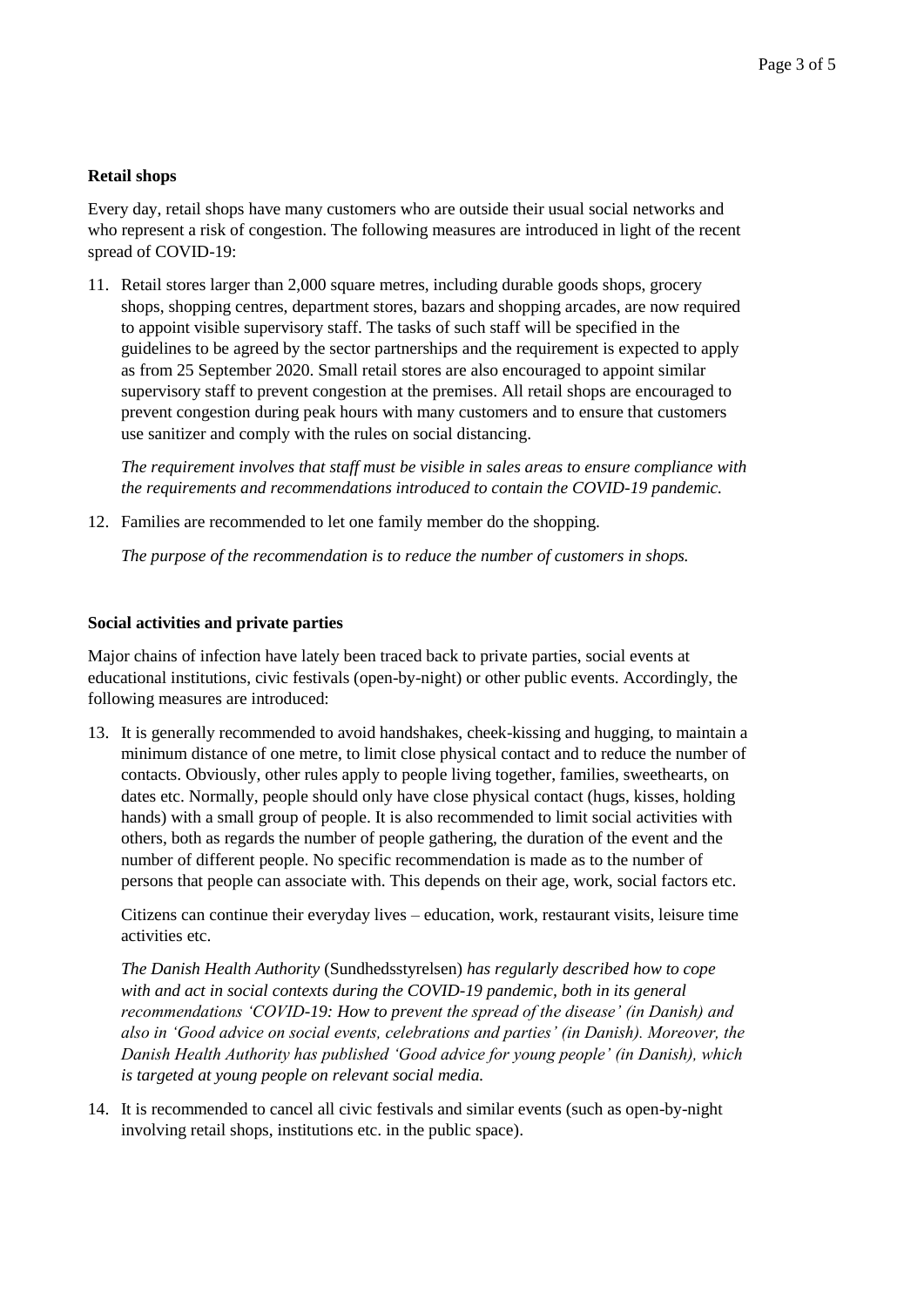*These are events at which many people gather in town, sometimes in combination with business and cultural life, which can be characterised by circumstances, such as the consumption of alcohol involving 'loss of control', that increase the risk of non-compliance with the recommendations on social distancing and hand hygiene. The Danish Patient Safety Authority* (Styrelsen for Patientsikkerhed) *has reported disease outbreaks that can be traced back to such events.*

15. It is recommended to cancel all social events at day-care facilities, primary and lower secondary schools, after-school facilities, upper secondary schools, institutions of higher education etc.

*The recommendation also applies to events not organised by the institution or school, such as school parties, birthdays, camps etc., even though the children and young people normally spend the day together.*

- 16. Weddings, confirmations and similar special occasion days that have already been scheduled can be held if it is possible to follow the advice of the Danish Health Authority set out in 'Private events, parties and celebrations during the period of COVID-19' (in Danish), but the event ought to end at 10.00 pm at the latest.
- 17. Citizens are recommended to hold other events, parties and celebrations at private homes only for close family members and friends.

*The recommendation is in line with the Danish Health Authority's more stringent recommendation to limit the number of guests, to increase the attention to social distancing and activities that may increase the risk of infection such as community singing, speeches, dancing and party games.*

## **Workplaces and public transport**

As a country we need to overcome the economic challenges caused by the health crisis in order to restore economic growth and create new jobs. Accordingly, we must keep the wheels turning and keep up productivity in society. At the same time, going to work physically typically involves more activity and moving around, including outside the contact network, which increases the risk of infection. The following measures are introduced in light of the recent spread of COVID-19:

- 18. Public and private employers are encouraged to make sure that employees work from home to the extent possible and appropriate given the nature of the job.
- 19. Employees are encouraged not go to work if they have symptoms.

*The recommendation is a key element of the health authorities' general recommendations to prevent the spread of COVID-19.*

- 20. Public and private employers are encouraged to ensure that all social events at and in connection with workplaces are cancelled.
- 21. Citizens are encouraged to travel outside rush hours and to walk or take the bike when travelling short distances.

*Passengers on public transport, such as buses, trains, the Metro etc., often have to stand very close during rush hours. Passengers are therefore encouraged to consider whether it*